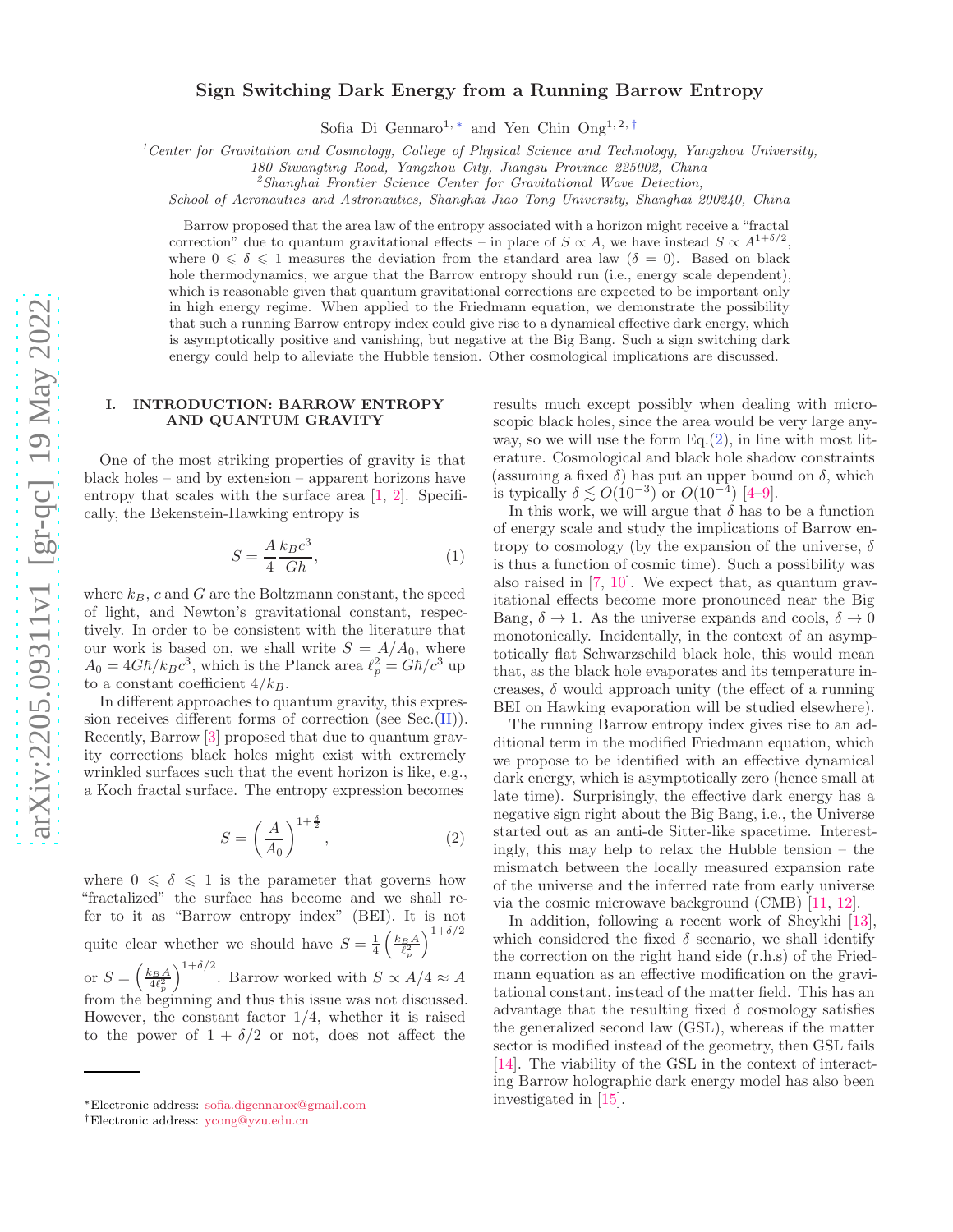## <span id="page-1-0"></span>II. BARROW ENTROPY INDEX IS ENERGY SCALE DEPENDENT

In a recent work [\[16\]](#page-4-12), Chen et al. studied black holes in asymptotically safe gravity, in which the gravitational constant also runs [\[17\]](#page-4-13) (see [\[18,](#page-5-0) [19](#page-5-1)] for cosmological studies). They showed that the area law receives a well-known logarithmic correction in quantum gravity literature:

<span id="page-1-1"></span>
$$
S = \frac{A}{4} + C \ln(A); \tag{3}
$$

see [\[20](#page-5-2)] for a review. This at least suggests that the reverse implication – a modification of the Bekenstein-Hawking entropy leading to a varying effective gravitational constant (as in the BEI case) is perhaps not so surprising.

Here we remark that although the Barrow entropy is supposed to quantify a quantum gravitational correction, it is not the – arguably more understood – quantum gravity effect that gives rise to Eq. $(3)$ . (In fact, the effects of having both corrections together were considered in [\[21\]](#page-5-3).) The sign of the constant  $C$  in front of the logarithmic term in Eq. $(3)$  is usually negative [\[20\]](#page-5-2), but positive in some works like [\[16](#page-4-12)]. In [\[22\]](#page-5-4) Gour argued that a positive constant might be required if the area fluctuation is taken into account, whereas for a fixed area, the corrections due to the number of microstates (that describe the black hole) would give a negative constant. We have not much to add to this discussion. Instead, we would like to point out that the Barrow entropy,  $Eq.(2)$  $Eq.(2)$ , if expanded out as a series assuming small  $\delta$  (when quantum gravity correction is small), yields, up to the first order in  $\delta$ ,

$$
S = \frac{A}{4} + \frac{A}{8} \ln\left(\frac{A}{4}\right)\delta.
$$
 (4)

Note the presence of the area as a coefficient of the logarithmic correction. Thus, there is a risk that the "correction" term can be of the same order as the leading term. In fact, for any fixed  $\delta \ll 1$ , the expression will still deviate significantly from the Bekenstein-Hawking area law for a sufficiently large black hole, precisely when we expect quantum gravity corrections to be small. This provides a strong argument for a running  $BEI - \delta$  should at least scale inversely proportional to  $A \ln(A)$  to keep the subleading term small at  $O(1)$ . Such a running BEI would guarantee that quantum gravity correction is small when the black hole is large (i.e., when the energy scale is small, since the Hawking temperature is inversely proportional to the mass). Another option is to consider  $\delta$  that runs like  $1/A$ , then the Barrow entropy would just be the same as the standard logarithmic correction (at least up to the first order in  $\delta$ , but in this work we take the former view, with the hope of uncovering new physics.

### III. DARK ENERGY FROM A RUNNING BARROW ENTROPY INDEX

Syekhi derived the correction to Friedmann equation due to the Barrow entropy (with fixed BEI) in [\[13](#page-4-9)]:

<span id="page-1-2"></span>
$$
\left(H^2 + \frac{k}{a^2}\right)^{1-\frac{\delta}{2}} = \frac{8\pi}{3}\rho \left[\frac{2-\delta}{2+\delta}\frac{A_0^{1+\frac{\delta}{2}}}{4(4\pi)^{\frac{\delta}{2}}}\right] =: \frac{8\pi\rho}{3}G_{\text{eff}}.
$$
\n(5)

\nother words, matter fields, so effective equations.

In other words, matter field feels an effective gravitational constant<sup>1</sup>  $G_{\text{eff}}$  instead of G. This is one of the main results of Ref.[\[13](#page-4-9)].

This was obtained by applying the first law of thermodynamics to the energy flux through the apparent horizon of the Friedmann–Lemaˆıtre–Robertson–Walker (FLRW) universe, instead of the black hole horizon. The expression for the horizon is

$$
r_{\rm AH} = \left(H^2 + \frac{k}{a^2}\right)^{-\frac{1}{2}}.\tag{6}
$$

In the following we will assume a spatially flat universe  $(k = 0).$ 

Allowing the Barrow entropy index to run, the change in entropy would be:

$$
dS = d\left(\frac{4\pi r^2}{A_0}\right)^{1+\frac{\delta}{2}} \tag{7}
$$

$$
= \left(\frac{4\pi r^2}{A_0}\right)^{1+\frac{\delta}{2}} \left[\frac{(2+\delta)\dot{r}}{r} + \ln\left(\frac{4\pi r^2}{A_0}\right)\frac{\dot{\delta}}{2}\right] dt.
$$

Then, using the first law of thermodynamics and the continuity equation, we can show, following [\[13](#page-4-9)], that

<span id="page-1-3"></span>
$$
dE = -\frac{1}{2\pi r} \left(\frac{4\pi r^2}{A_0}\right)^{1+\frac{\delta}{2}} \left[\frac{(2+\delta)\dot{r}}{r} + \ln\left(\frac{4\pi r^2}{A_0}\right) \frac{\dot{\delta}}{2}\right] dt
$$
  
=  $-4\pi r^3 H(\rho + p)dt,$  (8)

and consequently

$$
\frac{(4\pi)^{\frac{\delta}{2}}}{2\pi A_0^{1+\frac{\delta}{2}}} \left[ (2+\delta)r^{\delta-3} + \ln\left(\frac{4\pi r^2}{A_0}\right) \frac{r^{\delta-2}}{2} \frac{d\delta}{dr} \right] dr = -\frac{\dot{\rho}}{3} dt.
$$
\n(9)

<sup>&</sup>lt;sup>1</sup> We remark that Ref.  $[23]$  $[23]$ , on the contrary, incorporates the extra term in a new energy density  $\rho_{\rm DE}$  that is attributed to dark energy, instead of modifying the gravitational constant. We can check that the two are equivalent by taking Eq. $(2.12)$  of  $[23]$  and substituting their expressions for  $\Lambda$  and  $\beta$ . The difference between the two expressions is given by the fact that [\[23\]](#page-5-5) considers only the case  $k = 0$  and keeps an integration constant C that in [\[13](#page-4-9)] is set to 0 or considered as part of the total energy density  $\rho$ . In our work, we will use the form of Ref. [\[13\]](#page-4-9). As we shall see below, when allowing BEI to run, we would have an extra term that can be interpreted as a dynamical dark energy, different from the identification in [\[23\]](#page-5-5) for the fixed index case.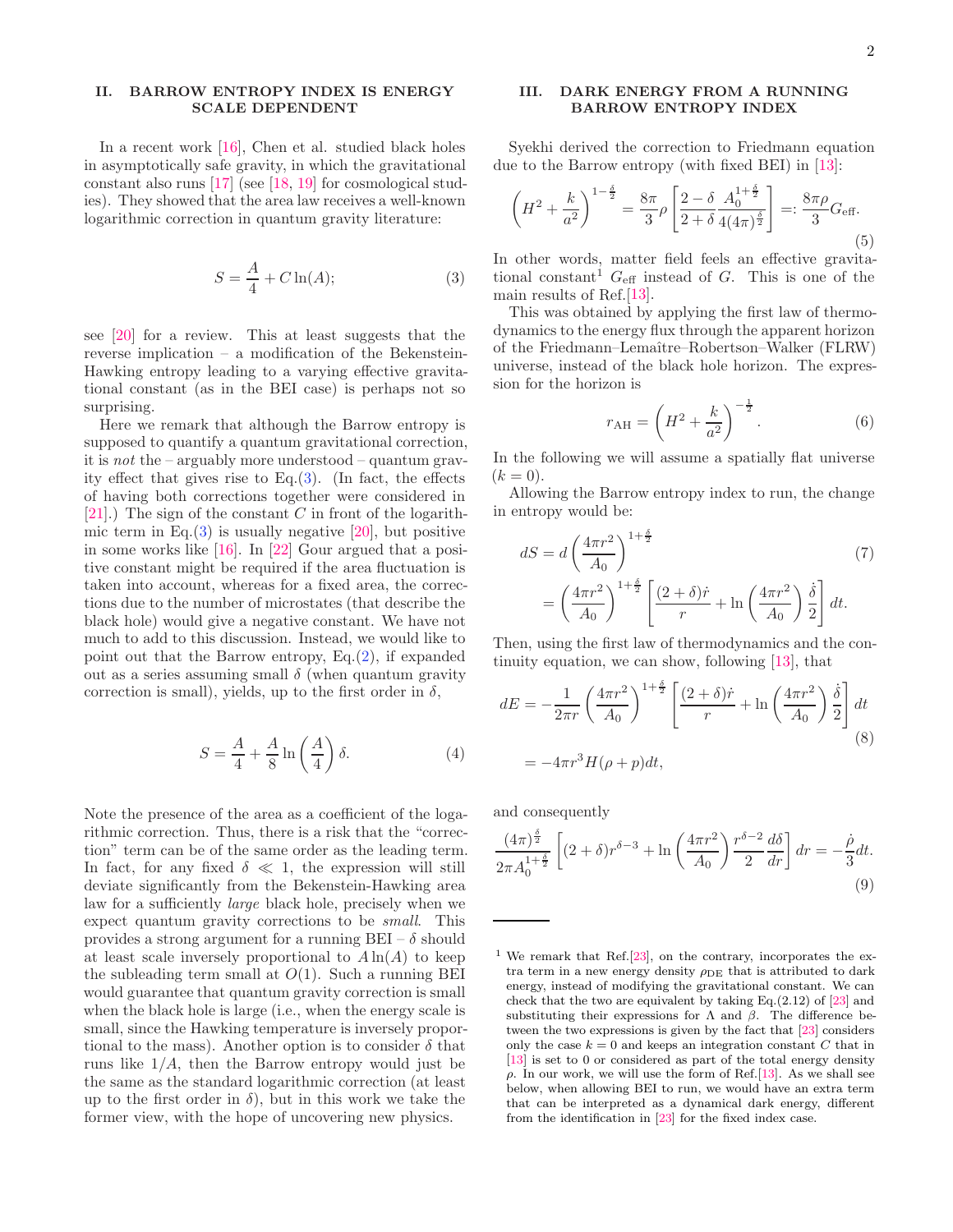We note that  $r_{\text{AH}} = 1/H$ . In a sensible cosmology,  $H$  decreases with time, so  $r_{\text{AH}}$  is an increasing function of time. In other words, a larger  $r$  corresponds to a later time. From the black hole thermodynamics argu-ment as per Sec.[\(II\)](#page-1-0), we want  $\delta$  to at least decrease as  $\delta \sim \text{const.}/r^2 \ln(r^2)$  at large r. At early time it should approach unity. For definiteness we can take a function that is always smaller than the asymptotic behavior const./ $r^2 \ln(r^2)$ , so a natural choice is  $\delta(r) = e^{-r}$ .

The differential form of the modified Friedmann equation is equivalent to

$$
(2 - \delta)r^{\delta - 3}dr + \frac{2 - \delta}{2 + \delta} \ln\left(\frac{4\pi r^2}{A_0}\right) \frac{r^{\delta - 2}}{2} \frac{d\delta}{dr}dr
$$

$$
= -\frac{8\pi}{3} \underbrace{\left[\frac{2 - \delta}{2 + \delta} \frac{A_0^{1 + \frac{\delta}{2}}}{4(4\pi)^{\frac{\delta}{2}}}\right]}_{=: G_{\text{eff}}} d\rho, \tag{10}
$$

where  $G_{\text{eff}}$  is the effective gravitational constant, the same as defined in the fixed BEI case  $[13]$ , as in Eq. $(5)$ . We immediately notice that  $G_{\text{eff}}$  is monotonically decreasing as  $\delta \to 0$ , with  $G_{\text{eff}}(\delta = 1) = 1/(3\sqrt{\pi}) \approx 0.189$  near the Big Bang, which is about 20% the percent value of unity (in Planck units). We defer the possible cosmological implications of this varying  $G_{\text{eff}}$  to the Discussion section.

For now we note that since  $\delta$  is a function of H, the Friedmann equation in the case of a running BEI cannot be easily solved by direct integration. We can, however, still analyze the late time and early time behavior separately. At late time, we choose some  $r^*$  sufficiently large such that  $1/r^2 \ln(r^2) \ll 1$  is as small as we wish. We have  $\delta \sim 0$  (more precisely, we may say that  $\delta$  is small enough that it is slowly varying compared to  $r$ , so we can take some small value of fixed  $\delta$  when integrating with respect to r). Then, with  $A_0 = 4$  in Planck units, the first term yields (with  $R > r^*$ )

$$
2\int_{\tilde{r}}^{R} r^{-3} dr = 2 \left[ -\frac{1}{2r^2} \right]_{r^*}^{R} = \frac{1}{r^{*2}} - \frac{1}{R^2}.
$$
 (11)

The r.h.s of Eq. $(10)$  integrates to give the matter density

$$
-\frac{8\pi}{3}[\rho]_{\rho^*}^{\rho(R)}.\tag{12}
$$

Thus, in the absence of the second term in Eq. $(10)$ , this will just give the usual Friedmann equation (as we take  $R \to \infty$ ; note  $\rho(R) \to 0$  in this limit because matter density decreases as the universe expands):

$$
H^2 = \frac{8\pi\rho}{3} \tag{13}
$$

evaluated at the time that corresponds to  $r^*$ .

Therefore, we can interpret the second term in Eq.[\(10\)](#page-2-0) as the differential form of the effective dark energy: (so

that Eq.[\(10\)](#page-2-0) yields the form<sup>2</sup>  $H^2 - \Lambda/3 = 8\pi\rho/3$ 

$$
\frac{d\Lambda_{\text{eff}}}{3} = \frac{2-\delta}{2+\delta} \ln\left(\frac{4\pi r^2}{A_0}\right) \frac{r^{\delta-2}}{2} \frac{d\delta}{dr} dr. \tag{14}
$$

If we use the ansatz  $1/r^2 \ln(r^2)$  for  $\delta$ , then

$$
\frac{d\Lambda_{\text{eff}}}{3} = -\frac{2 - \delta}{2 + \delta} \ln\left(\frac{4\pi r^2}{A_0}\right) \times \frac{r^{\delta - 2}}{2} \left[\frac{2}{r^3 \ln(r^2)} + \frac{2}{r^3 (\ln(r^2))^2}\right] dr.
$$
\n(15)

At late time,  $\delta \sim 0$ , we have an upper bound:

<span id="page-2-0"></span>
$$
-\frac{\Lambda_{\text{eff}}}{3} \bigg|_{\Lambda(r^*)}^{\Lambda(R)} \sim \frac{1}{2} \int_{r^*}^R \frac{\ln(\pi r^2)}{r^2} \left[ \frac{2}{r^3 \ln(r^2)} + \frac{2}{r^3 (\ln(r^2))^2} \right] dr \tag{16}
$$

<span id="page-2-1"></span>
$$
\langle \frac{1}{2} \int_{r^*}^R \frac{\ln(\pi r^2)}{r^2} \frac{4}{r^3 \ln(r^2)} dr \tag{17}
$$

$$
=2\int_{r^*}^{R} \frac{1}{r^5} \frac{1}{\ln(r^2)} [\ln \pi + \ln(r^2)] dr \qquad (18)
$$

$$
< 2 \int_{r^*}^{R} \left( \frac{1}{r^5} + \frac{1}{r^5} \right) dr = 4 \int_{r^*}^{R} \frac{1}{r^5} dr \qquad (19)
$$

$$
= \left[ -\frac{1}{r^4} \right]_{r^*} = \frac{1}{r^{*4}} - \frac{1}{R^4}.
$$
 (20)

That is,

$$
\frac{\Lambda_{\text{eff}}(r^*)}{3} < \frac{1}{r^{*4}} \tag{21}
$$

as  $R \to \infty$ . Since  $r^*$  is chosen to be very large,  $\Lambda_{\text{eff}}$  must be very small, and furthermore it is getting smaller at later time. In fact, the integral Eq.[\(16\)](#page-2-1) yields

$$
\Lambda_{\text{eff}}(r^*) \sim \frac{3}{4} \left[ \frac{1}{r^{*4}} \frac{\ln(\pi r^{*2})}{\ln(r^{*2})} - 2 (1 - \ln(\pi)) \operatorname{Ei}(-4 \ln(r^*)) \right],
$$

where Ei is the exponential integral function. One can check numerically that it is positive and decreases towards 0 very rapidly. Such an asymptotically vanishing effective cosmological constant scenario was previously discussed in [\[24](#page-5-6)[–29](#page-5-7)]. Next we show that although the universe is late time de Sitter (dS)-like, it is anti-de Sitter (AdS)-like in the very early universe.

In the vicinity of the Big Bang, the effective dark energy term depends on the profile of  $\delta$  (how  $\delta$  approaches  $1/r^2 \ln(r^2)$ ). For example, if  $\delta = 1$  for some time after the Big Bang, then  $d\delta/dr = 0$ , and there is no effective

<sup>&</sup>lt;sup>2</sup>  $\frac{1}{3} \int_{\Lambda_{\text{eff}}(r^*)}^{\Lambda_{\text{eff}}(R)} d\Lambda_{\text{eff}} = \frac{1}{3} [\Lambda_{\text{eff}}(R) - \Lambda_{\text{eff}}(r^*)].$  This means that the observed value of the dark energy would be  $\Lambda_{\text{eff}}(r^*) - \Lambda_{\text{eff}}(\infty)$ in the limit  $R \to \infty$ . Without loss of generality we can take  $\Lambda_{\text{eff}}(\infty) \equiv 0$  so that  $\Lambda_{\text{eff}}(r^*)$  is the observed value of the effective cosmological constant.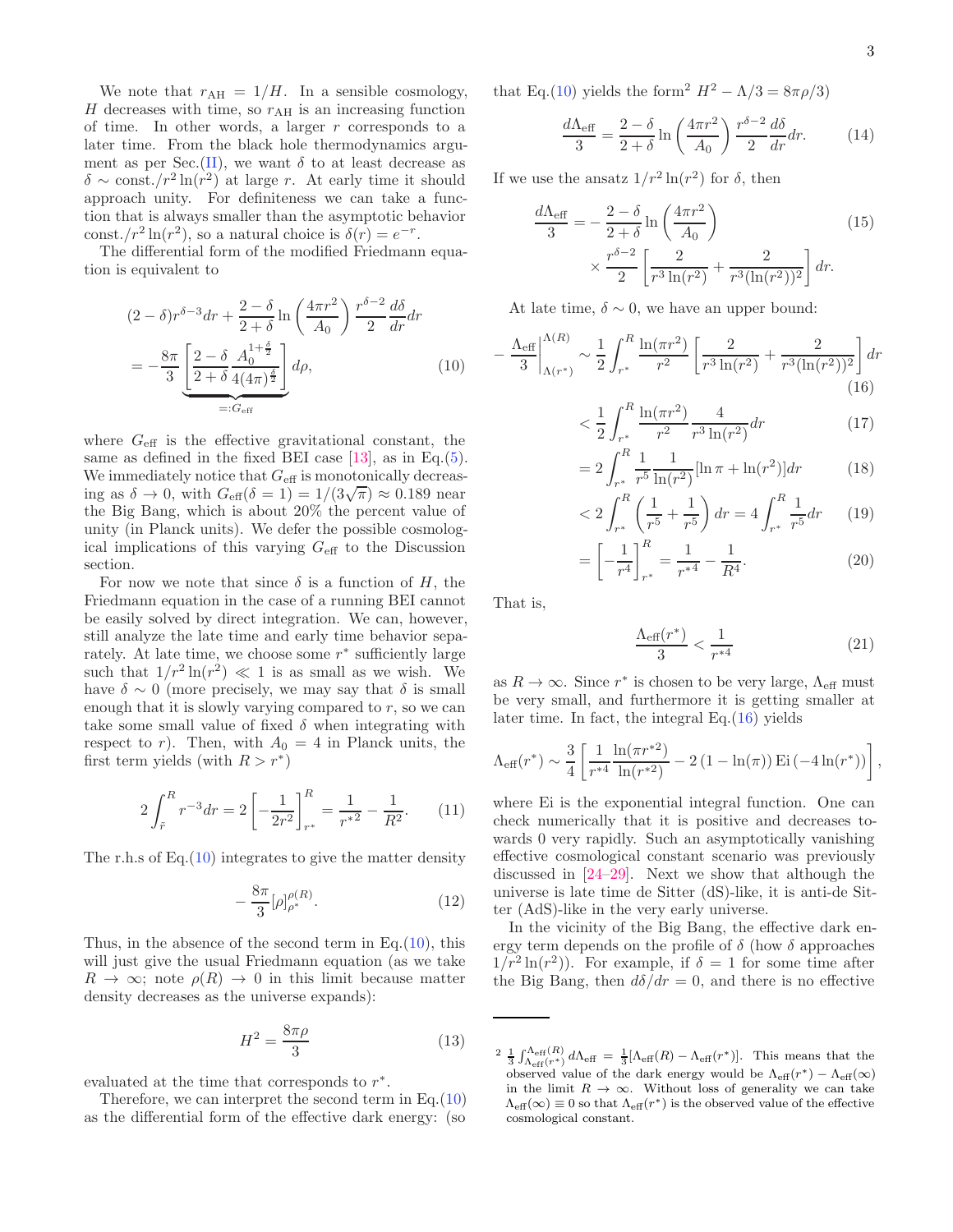dark energy. However, if we choose as we did previously,  $\delta = e^{-r}$ , then the effective dark energy at the Big Bang is (with  $\delta \sim 1$  and  $0 < \varepsilon \ll 1$ )

$$
\frac{\Lambda_{\text{eff}}}{3} \bigg|_{\Lambda_{\text{eff}}(\varepsilon)}^{\Lambda_{\text{eff}}(2\varepsilon)} \sim -\frac{1}{3} \int_{\varepsilon}^{2\varepsilon} \ln(\pi r^2) \frac{e^{-r}}{2r} dr. \tag{22}
$$

The integration interval is kept small near the Big Bang to ensure that  $\delta$  is slow-varying. Thus,

$$
\Lambda_{\text{eff}}|_{\Lambda_{\text{eff}}(\varepsilon)}^{\Lambda_{\text{eff}}(2\varepsilon)} \sim -\int_{\varepsilon}^{2\varepsilon} \ln(\pi r^2) \frac{e^{-r}}{2r} dr \sim -\varepsilon \ln(\pi \varepsilon^2) \frac{e^{-\varepsilon}}{2\varepsilon}.
$$
\n(23)

That is,

$$
\frac{\Lambda_{\text{eff}}(2\varepsilon) - \Lambda_{\text{eff}}(\varepsilon)}{\varepsilon} \sim -\ln(\pi \varepsilon^2) \frac{e^{-\varepsilon}}{2\varepsilon}.\tag{24}
$$

In the limit  $\varepsilon \to 0$ , this yields  $d\Lambda_{\text{eff}}/d\varepsilon \to \infty$ . It follows that<sup>3</sup>  $\Lambda_{\text{eff}} \rightarrow -\infty$  at the Big Bang with a log divergence<sup>4</sup>.

An infinitely large negative cosmological "constant" is not good (the universe might immediately re-collapse), though we should also note that this is a logarithmic divergence  $\sim O(\ln \varepsilon)$ , which is still "smaller" in magnitude than the  $1/\varepsilon$ -divergence in the modified Hubble term<sup>5</sup> (from the first term in Eq. $(10)$ ), which is proportional to

$$
\int_{\varepsilon}^{2\varepsilon} r^{-2} dr \sim \varepsilon \frac{1}{\varepsilon^2} = \frac{1}{\varepsilon}.
$$
 (25)

Of course, we could in principle choose other functions to obtain a finite nonzero value. Regardless, the integral

$$
\Lambda_{\text{eff}}(\varepsilon) \sim -\int_{\varepsilon}^{2\varepsilon} \ln\left(\pi r^2\right) \frac{1}{2r} \frac{d\delta}{dr} dr. \tag{26}
$$

is always negative because  $d\delta/dr < 0$  and  $\ln(\pi r^2) < 0$ for small r, as long as  $\delta$  is a strictly decreasing function. Therefore  $\Lambda_{\text{eff}}$  started out negative, crossed zero at some point in time (at  $r_H = \sqrt{1/\pi} \approx 0.564$ ), and at late time it is small and positive. By continuity this suggests that  $\Lambda_{\text{eff}}$  reached a maximum value at some point in the past, before decreasing towards its current small value 10−<sup>122</sup> . Another possibility is that  $\delta$  contains a factor that cancels the  $\ln(\pi r^2)$  term; then, in principle, the transition

for AdS to dS can happen at an even later time depending on the zero of the function. Similar scenarios have been proposed in the literature [\[30](#page-5-8)[–35\]](#page-5-9), with [\[32\]](#page-5-10) and [\[33\]](#page-5-11) proposing that the transition from AdS phase to dS phase occurred around the recombination epoch, while [\[34\]](#page-5-12) argued that the transition occurs as late as at redshift  $z \approx 2.32$ , which triggered the late-time acceleration. It is also worth mentioning that [\[32](#page-5-10), [36](#page-5-13)] proposed that the AdS-dS transition could help to alleviate the Hubble tension. In fact, [\[36\]](#page-5-13) argued that the  $S_8$  tension [\[37](#page-5-14), [38](#page-5-15)] (equivalently, the  $\sigma_8$  tension) is also alleviated, among other improvements; see also [\[39](#page-5-16)]. It is worth mentioning that while a running BEI also causes a varying gravitational constant, this is unlikely to alleviate the Hubble tension by itself [\[40\]](#page-5-17); see also the subtlety discussed in the next section.

#### IV. DISCUSSION

In this work, we have argued that if the Barrow entropy does encode some form of quantum gravitational correction, then in order to be consistent with black hole thermodynamics of large black holes (for which quantum gravity correction should be small), BEI must vary according to the energy scale. In terms of the horizon area, it should decay at least as fast as  $1/(A \ln A)$ .

When applied to the cosmological context, we show that the modified Friedmann equation has many surprising properties: the universe started out with an effective negative cosmological constant, but at late time it becomes positive and small, decaying towards zero asymptotically. As already explored in the literature, such a scenario could help to alleviate the Hubble tension and the  $S_8$  tension.

Despite the fact that BEI is, thus far, only a phenomenological parametrization of quantum gravity effects, it is interesting to see that it could potentially explain some cosmological mysteries. In fact, although the explicit form of  $\delta$  can only be determined once we have a better understanding of how to derive the Barrow entropy from a theory of quantum gravity, the features we obtained are quite generic as long as  $\delta$  is assumed to be monotonically decreasing with the energy scale. The shortcoming is that we still do not know the exact behavior of  $\delta$  especially at early time. Another caveat is that in deriving  $Eq.(8)$  $Eq.(8)$ , we have used the first law as  $dE = -T dS = \dot{\rho} V dt$ , in which the volume change has been neglected, which amounts to the assumption that  $\dot{r} \ll Hr$ . This holds at late time with exponential late time expansion, but may not hold near the Big Bang; this will depend on the explicit solution of the scale factor, which in turn depends on the profile of  $\delta$ .

Lastly we comment on the varying effective gravitational constant. Whenever there is a varying  $G$ , one might worry that the continuity equation (the one em-ployed in Eq.[\(8\)](#page-1-3) is the standard one  $\dot{\rho} = -3H(\rho + p)$ that follows from  $\nabla_{\mu}T^{\mu\nu} = 0$  may be modified since

<sup>3</sup> As per Footnote 4, the observed value of the effective cosmological constant over the interval  $(\varepsilon, 2\varepsilon)$  is  $\Lambda_{\text{eff}}(\varepsilon) - \Lambda_{\text{eff}}(2\varepsilon) < 0$ . Since they are both comparable in magnitude (negative and with the same divergence properties), we can just refer to  $\Lambda(\varepsilon)$  as the effective cosmological constant at the Big Bang.

<sup>&</sup>lt;sup>4</sup> Indeed, a function  $f(\varepsilon) = \ln(\pi \varepsilon^2) e^{-\varepsilon} < 0$  for small  $\varepsilon$ , satisfies  $f(2\varepsilon) - f(\varepsilon) \to \infty$  and  $f'(\varepsilon) \to \infty$ . Another example to illustrate the same phenomenon, albeit with a different divergence, is to consider  $f(x) = -1/x$ . This function satisfies  $f(2\varepsilon) - f(\varepsilon) \to \infty$ and  $f'(\varepsilon) = 1/\varepsilon^2 \to \infty$ . Colloquially, f climbs out from  $-\infty$  at the origin with an infinite positive slope.

<sup>&</sup>lt;sup>5</sup> Since  $H \to \infty$ , there is still a Big Bang singularity in this model.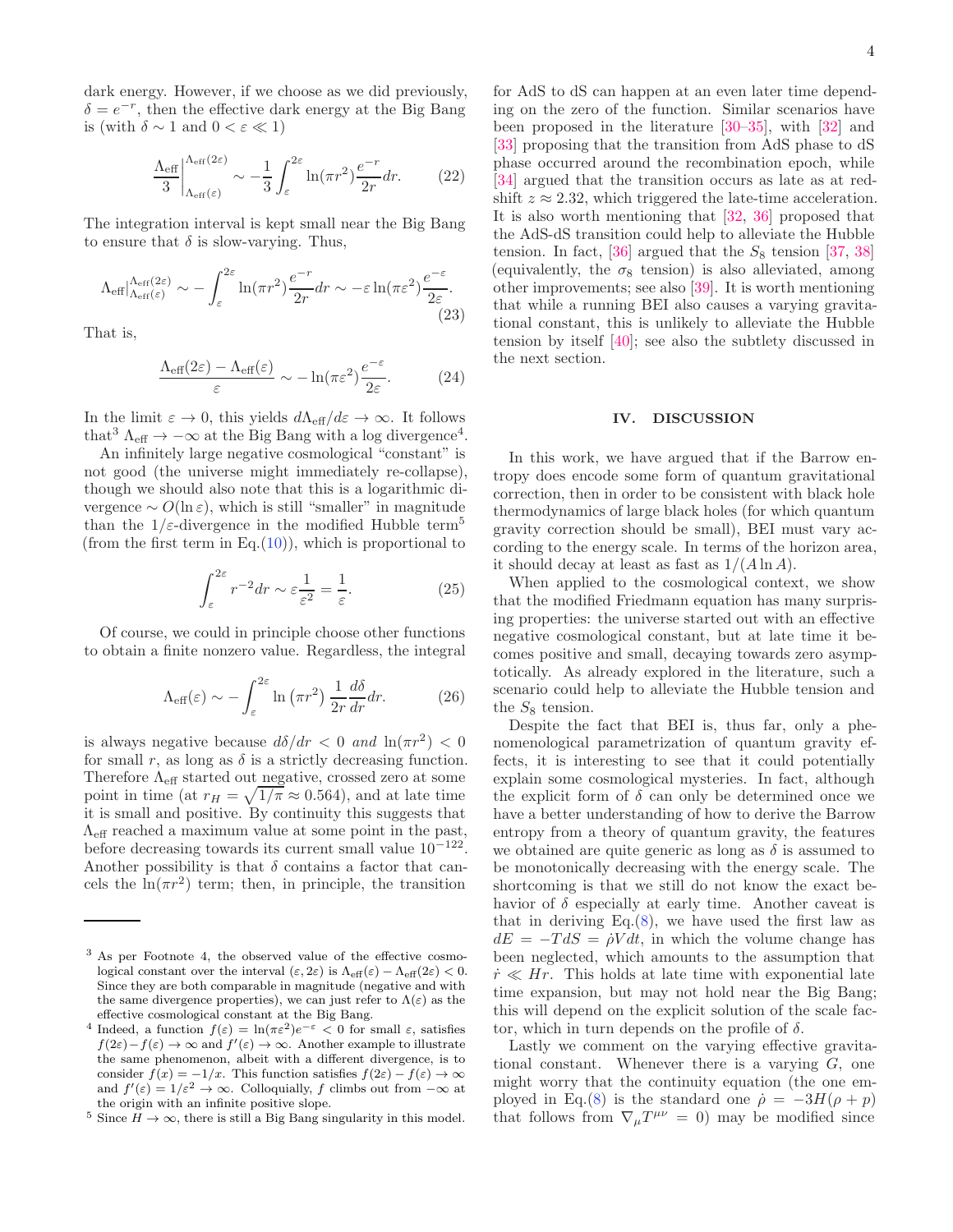$\nabla_{\mu} (GT^{\mu\nu})$  may no longer imply  $\nabla_{\mu} (T^{\mu\nu}) = 0$ . However the "bare" gravitational constant  $G$  that appears at the level of the action is not the same as the effective  $G_{\text{eff}}$ that appears in the modified Friedmann equation Eq.[\(10\)](#page-2-0). Also, the Barrow entropy itself contains  $A_0 = 4G$ , which is the "bare"  $G$ . The fact that the  $G_{\text{eff}}$  is smaller in the early universe could suggests that we may be able to ameliorate the arrow of time problem [\[41](#page-5-18)[–50\]](#page-5-19) following the same line of thought of Greene et. al. [\[51](#page-5-20)] as well as Sloan and Ellis [\[52\]](#page-5-21). However, this would require a very careful examination of the structure formation process by studying the perturbation equation. Typically, the effective gravitational constant that governs structure formation may not be the same as the  $G_{\text{eff}}$  that appears in the background Friedmann equation, which may also differ from the "bare" G. A concrete example is provided in [\[53\]](#page-5-22). Structure formation in the case of fixed BEI has been recently studied in [\[10\]](#page-4-6). In fact, a varying gravitational constant would cause many issues and early time cosmology would need to be re-examined in close details [\[54\]](#page-6-0) (for example, CMB angular power spectrum would be modified  $[40, 54]$  $[40, 54]$  $[40, 54]$ .

In conclusion, the effects of running BEI requires a

- <span id="page-4-0"></span>[1] Bin Wang, Yungui Gong, Elcio Abdalla, "Thermodynamics of an Accelerated Expanding Universe", Phys. Rev. D 74 [\(2006\) 083520,](https://journals.aps.org/prd/abstract/10.1103/PhysRevD.74.083520) [\[arXiv:gr-qc/0511051](http://arxiv.org/abs/gr-qc/0511051)[\].](https://arxiv.org/abs/gr-qc/0511051v1)
- <span id="page-4-1"></span>[2] Yungui Gong, Anzhong Wang, "Friedmann Equations and Thermodynamics of Apparent Horizons", [Phys. Rev. Lett.](https://journals.aps.org/prl/abstract/10.1103/PhysRevLett.99.211301) 99 (2007) 211301, [\[arXiv:0704.0793 \[hep-th\]\].](https://arxiv.org/abs/0704.0793)
- <span id="page-4-2"></span>[3] John D. Barrow, "The Area of a Rough Black Hole", Phys. Lett. B 808 [\(2020\) 135643,](https://www.sciencedirect.com/science/article/pii/S0370269320304469?via%3Dihub) [\[arXiv:2004.09444](http://arxiv.org/abs/2004.09444) [\[gr-qc\]\].](https://arxiv.org/abs/2004.09444)
- <span id="page-4-3"></span>[4] Fotios K. Anagnostopoulos, Spyros Basilakos, Emmanuel N. Saridakis, "Observational Constraints on Barrow Holographic Dark Energy", [Eur. Phys. J. C](https://link.springer.com/article/10.1140/epjc/s10052-020-8360-5) 80 (2020) 9, 826, [\[arXiv:2005.10302](http://arxiv.org/abs/2005.10302) [\[gr-qc\]\].](https://arxiv.org/abs/2005.10302)
- [5] John D. Barrow, Spyros Basilakos, Emmanuel N. Saridakis, "Big Bang Nucleosynthesis Constraints on Barrow Entropy", Phys. Lett. B 815 [\(2021\) 136134,](https://www.sciencedirect.com/science/article/pii/S0370269321000745?via%3Dihub) [\[arXiv:2010.00986](http://arxiv.org/abs/2010.00986) [\[gr-qc\]\].](https://arxiv.org/abs/2010.00986)
- [6] Genly Leon, Juan Maga na, A. Hern`andez-Almada, Miguel A. García-Aspeitia, Tomás Verdugo, V. Motta, "Barrow Entropy Cosmology: An Observational Approach With a Hint of Stability Analysis", JCAP 12 [\(2021\) 12, 032,](https://iopscience.iop.org/article/10.1088/1475-7516/2021/12/032) [\[arXiv:2108.10998](http://arxiv.org/abs/2108.10998) [\[astro-ph.CO\]\].](https://arxiv.org/abs/2108.10998)
- <span id="page-4-5"></span>[7] Giuseppe Gaetano Luciano, Emmanuel N. Saridakis, "Baryon Asymmetry From Barrow Entropy: Theoretical Predictions and Observational Constraints", [\[arXiv:2203.12010](http://arxiv.org/abs/2203.12010) [\[gr-qc\]\].](https://arxiv.org/abs/2203.12010)
- [8] Kimet Jusufi, Mustapha Azreg-A¨ınou, Mubasher Jamil, Emmanuel N. Saridakis, "Constraints on Barrow Entropy From M87<sup>∗</sup> And S2 Star Observations", Universe 8 [\(2022\) 2, 102,](https://www.mdpi.com/2218-1997/8/2/102) [\[arXiv:2110.07258](http://arxiv.org/abs/2110.07258) [\[gr-qc\]\].](https://arxiv.org/abs/2110.07258)
- <span id="page-4-4"></span>[9] Sunny Vagnozzi, Rittick Roy, Yu-Dai Tsai, Luca Visinelli,

5

deeper investigation. There is also a need to better understand how Barrow entropy can possibly arise from a theory of quantum gravity. Does the fractalized geometry only hold for horizons or any spacetime hypersurface in general? What about spacetime manifold itself? Barrow entropy is not the first proposal that involves fractal geometry in gravity. It has previously been proposed that spacetime dimension becomes fractalized and decreases towards the Planck scale [\[55](#page-6-1)[–60\]](#page-6-2), which is a different modification (a 2-sphere in such a fractalized geometry has a lower dimension [\[55\]](#page-6-1), not higher as per Barrow's proposal), but perhaps one could obtain some ideas about how to derive Barrow entropy from these different approaches.

#### Acknowledgments

YCO thanks the National Natural Science Foundation of China (No.11922508) for funding support. He also thanks Brett McInnes for useful discussions.

"Horizon-Scale Tests of Gravity Theories and Fundamental Physics From the Event Horizon Telescope Image of Sagittarius A<sup>∗</sup> ", [\[arXiv:2205.07787](http://arxiv.org/abs/2205.07787) [\[gr-qc\]\].](https://arxiv.org/abs/2205.07787)

- <span id="page-4-6"></span>[10] Bita Farsi, Ahmad Sheykhi, "Growth of Perturbations in Tsallis and Barrow Cosmology", [\[arXiv:2205.04138](http://arxiv.org/abs/2205.04138) [\[gr-qc\]\].](https://arxiv.org/abs/2205.04138v1)
- <span id="page-4-7"></span>[11] Licia Verde, Tommaso Treu, Adam G. Riess, "Tensions Between the Early and Late Universe", [Nature Astron.](https://www.nature.com/articles/s41550-019-0902-0) **3** (2019) 891, [\[arXiv:1907.10625](http://arxiv.org/abs/1907.10625) [\[astro-ph.CO\]\].](https://arxiv.org/abs/1907.10625)
- <span id="page-4-8"></span>[12] Eleonora Di Valentino, Olga Mena, Supriya Pan, Luca Visinelli, Weiqiang Yang, Alessandro Melchiorri, David F. Mota, Adam G. Riess, Joseph Silk, "In the Realm of the Hubble Tension - a Review of Solutions", [Class. Quantum Grav.](https://iopscience.iop.org/article/10.1088/1361-6382/ac086d) 38 (2021) 153001, [\[arXiv:2103.01183](http://arxiv.org/abs/2103.01183) [\[astro-ph.CO\]\].](https://arxiv.org/abs/2103.01183)
- <span id="page-4-9"></span>[13] Ahmad Sheykhi, "Barrow Entropy Corrections to Fried-mann Equations", Phys. Rev. D 103 [\(2021\) 12, 123503,](https://journals.aps.org/prd/abstract/10.1103/PhysRevD.103.123503) [\[arXiv:2102.06550](http://arxiv.org/abs/2102.06550) [\[gr-qc\]\].](https://arxiv.org/abs/2102.06550v3)
- <span id="page-4-10"></span>[14] Emmanuel N. Saridakis, Spyros Basilakos, "The Generalized Second Law of Thermodynamics With Barrow Entropy", Eur. Phys. J. C 81 (2021) 7, Barrow Entropy", [Eur. Phys. J. C](https://link.springer.com/article/10.1140/epjc/s10052-021-09431-y) 81 (2021) 7, [\[arXiv:2005.08258](http://arxiv.org/abs/2005.08258) [\[gr-qc\]\].](https://arxiv.org/abs/2005.08258v3)
- <span id="page-4-11"></span>[15] Abdulla Al Mamon, Andronikos Paliathanasis, Subhajit Saha, "Dynamics of an Interacting Barrow Holographic Dark Energy Model and its Thermodynamic Implications", [Eur. Phys. J. Plus](https://link.springer.com/article/10.1140/epjp/s13360-021-01130-7) 136 (2021) 1, 134, [\[arXiv:2007.16020](http://arxiv.org/abs/2007.16020) [\[gr-qc\]\].](https://arxiv.org/abs/2007.16020)
- <span id="page-4-12"></span>[16] Chiang-Mei Chen, Yi Chen, Akihiro Ishibashi, Nobuyoshi Ohta, Daiki Yamaguchi, "Running Newton Coupling, Scale Identification and Black Hole Thermodynamics", [\[arXiv:2204.09892](http://arxiv.org/abs/2204.09892) [\[hep-th\]\].](https://arxiv.org/abs/2204.09892)
- <span id="page-4-13"></span>[17] Alfio Bonanno, Martin Reuter, "Renormalization Group Improved Black Hole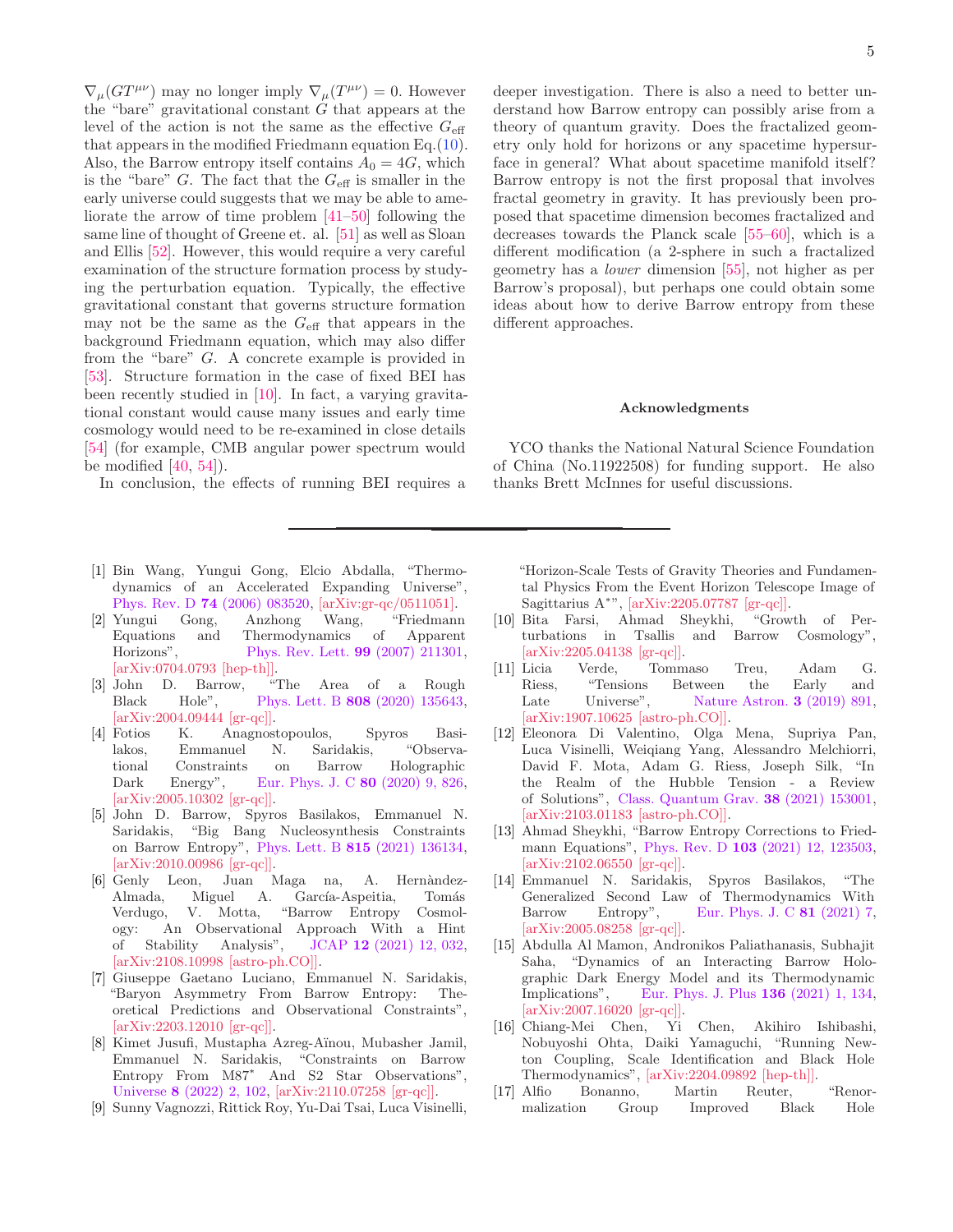Spacetimes", Phys. Rev. D **62** [\(2000\) 043008,](https://journals.aps.org/prd/abstract/10.1103/PhysRevD.62.043008) [\[arXiv:hep-th/0002196](http://arxiv.org/abs/hep-th/0002196)[\].](https://arxiv.org/abs/hep-th/0002196)

- <span id="page-5-0"></span>[18] Yi-Fu Cai, Damien A. Easson, "Asymptotically Safe Gravity as a Scalar-Tensor Theory and Its Cosmological Implications", Phys. Rev. D 84 [\(2011\) 103502,](https://journals.aps.org/prd/abstract/10.1103/PhysRevD.84.103502) [\[arXiv:1107.5815](http://arxiv.org/abs/1107.5815) [\[hep-th\]\].](https://arxiv.org/abs/1107.5815)
- <span id="page-5-1"></span>[19] Giulia Gubitosi, Robin Ooijer, Chris Ripken, Frank Saueressig, "Consistent Early and Late Time Cosmology From the RG Flow of Gravity", JCAP 12 [\(2018\) 004,](https://iopscience.iop.org/article/10.1088/1475-7516/2018/12/004)  $[\text{arXiv:1806.10147 }$   $[\text{hep-th}]]$ .<br>[20] Don N. Page, "Hawkii
- <span id="page-5-2"></span>"Hawking Radiation and Black Hole Thermodynamics", [New J. Phys.](https://iopscience.iop.org/article/10.1088/1367-2630/7/1/203) 7 (2005) 203, [\[arXiv:hep-th/0409024](http://arxiv.org/abs/hep-th/0409024)[\].](https://arxiv.org/abs/hep-th/0409024v3)
- <span id="page-5-3"></span>[21] Everton M. C. Abreu, Jorge Ananias Neto, "Thermal Features of Barrow Corrected-Entropy Black Hole Formulation", [Eur. Phys. J. C](https://link.springer.com/article/10.1140/epjc/s10052-020-8366-z) 80 (2020) 8, 776.
- <span id="page-5-4"></span>[22] Gilad Gour, "Algebraic Approach to Quantum Black Holes: Logarithmic Corrections to Black Hole Entropy", Phys. Rev. D 66 [\(2002\) 104022,](https://journals.aps.org/prd/abstract/10.1103/PhysRevD.66.104022) [\[arXiv:gr-qc/0210024](http://arxiv.org/abs/gr-qc/0210024)[\].](https://arxiv.org/abs/gr-qc/0210024)
- <span id="page-5-5"></span>[23] Emmanuel N. Saridakis, "Modified Cosmology Through Spacetime Thermodynamics and Barrow Horizon Entropy", JCAP 07 [\(2020\) 031,](https://iopscience.iop.org/article/10.1088/1475-7516/2020/07/031) [\[arXiv:2006.01105](http://arxiv.org/abs/2006.01105) [\[gr-qc\]\].](https://arxiv.org/abs/2006.01105v2)
- <span id="page-5-6"></span>[24] Christof Wetterich, "An Asymptotically Vanishing Time-Dependent Cosmological 'Constant"', [Astron. Astrophys.](https://adsabs.harvard.edu/full/1995A%26A...301..321W) **301** (1995) 321.<br>Christof Wetterich, "The 0
- [25] Christof Wetterich, "The Cosmological Constant and Higher Dimensional Dilatation Symmetry", [Phys. Rev. D 81 \(2010\) 103507,](https://journals.aps.org/prd/abstract/10.1103/PhysRevD.81.103507) [\[arXiv:0911.1063](http://arxiv.org/abs/0911.1063) [\[hep-th\]\].](https://arxiv.org/abs/0911.1063)
- [26] Christof Wetterich, "Graviton Fluctuations Erase the Cosmological Constant", [Phys. Lett. B](https://linkinghub.elsevier.com/retrieve/pii/S0370269317306238) 773 (2017) 6, [\[arXiv:1704.08040](http://arxiv.org/abs/1704.08040) [\[gr-qc\]\].](https://arxiv.org/abs/1704.08040)
- [27] James M. Overduin, Paul S. Wesson, Bahram Mashhoon, "Decaying Dark Energy in Higher-Dimensional Gravity", [Astron. Astrophys.](https://www.aanda.org/articles/aa/abs/2007/39/aa7670-07/aa7670-07.html) 473 (2007) 727, [\[arXiv:0707.3148](http://arxiv.org/abs/0707.3148) [\[astro-ph\]\].](https://arxiv.org/abs/0707.3148)
- [28] Bahram Mashhoon, Paul S. Wesson, "Gauge-Dependent Cosmological 'Constant"', [Class. Quant. Grav.](https://iopscience.iop.org/article/10.1088/0264-9381/21/14/020) 21 (2004) 3611, [\[arXiv:gr-qc/0401002](http://arxiv.org/abs/gr-qc/0401002)[\].](https://arxiv.org/abs/gr-qc/0401002)
- <span id="page-5-7"></span>[29] Ol'ga Babourova, Boris Frolov, "The Solution of the Cosmological Constant Problem: The Cosmological Constant Exponential Decrease in the Super-Early Universe", Universe 6 [\(2020\) 230.](https://www.mdpi.com/2218-1997/6/12/230)
- <span id="page-5-8"></span>[30] Tomislav Prokopec, "Negative Energy Cosmology and the Cosmological Constant", [\[arXiv:1105.0078](http://arxiv.org/abs/1105.0078) [\[astro-ph.CO\]\].](https://arxiv.org/abs/1105.0078)
- [31] Tirthabir Biswas, Tomi Koivisto, Anupam Mazumdar, "Could Our Universe Have Begun With Negative Lambda?", [\[arXiv:1105.2636](http://arxiv.org/abs/1105.2636) [\[astro-ph.CO\]\].](https://arxiv.org/abs/1105.2636)<br>Gen Ye, Yun-Song Piao, "Is the Hubble Ten-
- <span id="page-5-10"></span>[32] Gen Ye, Yun-Song Piao, sion a Hint of AdS Phase Around Recombination?", Phys. Rev. D 101 (2020) 083507, Phys. Rev. D 101 [\(2020\) 083507,](https://journals.aps.org/prd/abstract/10.1103/PhysRevD.101.083507) [\[arXiv:2001.02451](http://arxiv.org/abs/2001.02451) [\[astro-ph.CO\]\].](https://arxiv.org/abs/2001.02451)
- <span id="page-5-11"></span>[33] Gen Ye, Yun-Song Piao, "T<sub>0</sub> Censorship of Early Dark Energy and AdS Vacua", Phys. Rev. D **102** [\(2020\) 083523,](https://journals.aps.org/prd/abstract/10.1103/PhysRevD.102.083523) [\[arXiv:2008.10832](http://arxiv.org/abs/2008.10832) [\[astro-ph.CO\]\].](https://arxiv.org/abs/2008.10832)
- <span id="page-5-12"></span>[34] Ozgur Akarsu, John D. Barrow, Luis A. Escamilla, J. Alberto Vazquez, "Graduated Dark Energy: Observational Hints of a Spontaneous Sign Switch in the Cosmological Constant", Phys. Rev. D 101 [\(2020\) 063528,](https://journals.aps.org/prd/abstract/10.1103/PhysRevD.101.063528) [\[arXiv:1912.08751 \[astro-ph.CO\]\].](https://arxiv.org/abs/1912.08751)
- <span id="page-5-9"></span>[35] Brajesh Gupt, Parampreet Singh, "Non-

singular AdS-DS Transitions in a Landscape Scenario", Phys. Rev. D **89** [\(2014\) 063520,](https://journals.aps.org/prd/abstract/10.1103/PhysRevD.89.063520) [\[arXiv:1309.2732](http://arxiv.org/abs/1309.2732) [\[hep-th\]\].](https://arxiv.org/abs/1309.2732)

- <span id="page-5-13"></span>[36] Ozgur Akarsu, Suresh Kumar, Emre Ozulker, J. Alberto Vazquez, "Relaxing Cosmological Tensions With a Sign Switching Cosmological Constant", Phys. Rev. D 104 [\(2021\) 123512,](https://journals.aps.org/prd/abstract/10.1103/PhysRevD.104.123512) [\[arXiv:2108.09239](http://arxiv.org/abs/2108.09239) [\[astro-ph.CO\]\].](https://arxiv.org/abs/2108.09239)
- <span id="page-5-14"></span>[37] Richard A. Battye, Tom Charnock, Adam Moss, "Tension Between the Power Spectrum of Density Perturbations Measured on Large and Small Scales", Phys. Rev. D 91 [\(2015\) 10, 103508,](https://journals.aps.org/prd/abstract/10.1103/PhysRevD.91.103508) [\[arXiv:1409.2769](http://arxiv.org/abs/1409.2769) [\[astro-ph.CO\]\].](https://arxiv.org/abs/1409.2769)
- <span id="page-5-15"></span>[38] David Benisty, "Quantifying the  $S_8$  Tension With the Redshift Space Distortion sion With the Redshift Space Distortion Data Set", [Phys. Dark Univ.](https://www.sciencedirect.com/science/article/abs/pii/S2212686420304799?via%3Dihub) 1 (2021) 100766, [\[arXiv:2005.03751](http://arxiv.org/abs/2005.03751) [\[astro-ph.CO\]\].](https://arxiv.org/abs/2005.03751)
- <span id="page-5-16"></span>[39] Giampaolo Benevento, Wayne Hu, Marco Raveri, "Can Late Dark Energy Transitions Raise the Hubble Constant?", Phys. Rev. D 101 [\(2020\) 103517,](https://journals.aps.org/prd/abstract/10.1103/PhysRevD.101.103517) [\[arXiv:2002.11707](http://arxiv.org/abs/2002.11707) [\[astro-ph.CO\]\].](https://arxiv.org/abs/2002.11707)
- <span id="page-5-17"></span>[40] Ziad Sakr, Domenico Sapone, "Can Varying the Gravitational Constant Alleviate the Tensions?",  $JCAP$  03 [\(2022\) 03, 034,](https://iopscience.iop.org/article/10.1088/1475-7516/2022/03/034) [\[arXiv:2112.14173](http://arxiv.org/abs/2112.14173) [\[astro-ph.CO\]\].](https://arxiv.org/abs/2112.14173)
- <span id="page-5-18"></span>[41] Richard Feynman, Matthew Sands, Robert B. Leighton, The Feynmann Lectures on Physics, Addison Wesley Publishing Co., Reading, MA, 1963, pp. 46-1–46-9.
- [42] Huw Price, "Cosmology, Time's Arrow, and That Old Double Standard", in Time's Arrows Today, ed S. Savitt, Cambridge University Press, 1994, [\[arXiv:gr-qc/9310022\].](http://arxiv.org/abs/gr-qc/9310022)
- [43] Huw Price, "The Thermodynamic Arrow: Puzzles and Pseudo-puzzles", [\[arXiv:physics.class-ph/0402040\].](http://arxiv.org/abs/physics/0402040)
- [44] Rüdiger Vaas, "Time After Time Big Bang Cosmology and the Arrows of Time", [Fundam. Theor. Phys.](https://link.springer.com/chapter/10.1007%2F978-3-642-23259-6_2) 172 (2012) 5.
- [45] Huw Price, "Time's Arrow and Eddington's Challenge", [Prog. Math. Phys.](https://link.springer.com/chapter/10.1007%2F978-3-0348-0359-5_6) 63 (2013) 187.
- [46] Roger Penrose, "Singularities and Time-Asymmetry", in General Relativity, An Einstein Centenary Survey, (eds. Stephen William Hawking and Werner Israel, Cambridge University Press, Cambridge, 1979).
- [47] Brett McInnes, "Arrow of Time in String Theory", [Nucl. Phys. B](https://www.sciencedirect.com/science/article/abs/pii/S055032130700377X?via%3Dihub) 782 (2007) 1, [\[arXiv:hep-th/0611088](http://arxiv.org/abs/hep-th/0611088)[\].](https://arxiv.org/abs/hep-th/0611088)
- [48] Roger Penrose, "Before the Big Bang: An Outrageous New Perspective and Its Implications for Particle Physics", Contribution to: 10th European Particle Accelerator Conference (EPAC 06), [Conf. Proc. C](https://accelconf.web.cern.ch/e06/PAPERS/THESPA01.PDF) 060626 (2006) 2759.
- [49] Brett McInnes, "The Arrow Of Time In The Landscape", [\[arXiv:0711.1656](http://arxiv.org/abs/0711.1656) [\[hep-th\]\].](https://arxiv.org/abs/0711.1656)
- <span id="page-5-19"></span>[50] Sean M. Carroll, "In What Sense Is the Early Universe Fine-Tuned?", [\[arXiv:1406.3057](http://arxiv.org/abs/1406.3057) [\[astro-ph.CO\]\].](https://arxiv.org/abs/1406.3057)
- <span id="page-5-20"></span>[51] Brian Greene, Kurt Hinterbichler, Simon Judes, Maulik K. Parikh, "Smooth Initial Conditions From Weak Gravity", [Phys. Lett. B](https://www.sciencedirect.com/science/article/pii/S0370269311001250?via%3Dihub) **97** (2011) 178, [\[arXiv:0911.0693](http://arxiv.org/abs/0911.0693) [\[hep-th\]\].](https://arxiv.org/abs/0911.0693)
- <span id="page-5-21"></span>[52] David Sloan, George Ellis, "Solving the Cosmological Entropy Issue with a Higgs Dilaton", Phys. Rev. D 99 (2019) 6, 063518, Phys. Rev. D 99 [\(2019\) 6, 063518,](https://journals.aps.org/prd/abstract/10.1103/PhysRevD.99.063518) [\[arXiv:1810.06522](http://arxiv.org/abs/1810.06522) [\[gr-qc\]\].](https://arxiv.org/abs/1810.06522)
- <span id="page-5-22"></span>[53] Kei-ichi Maeda, Sirachak Panpanich, "Cuscuta-Galileon Cosmology: Dynamics, Gravitational Constants and the